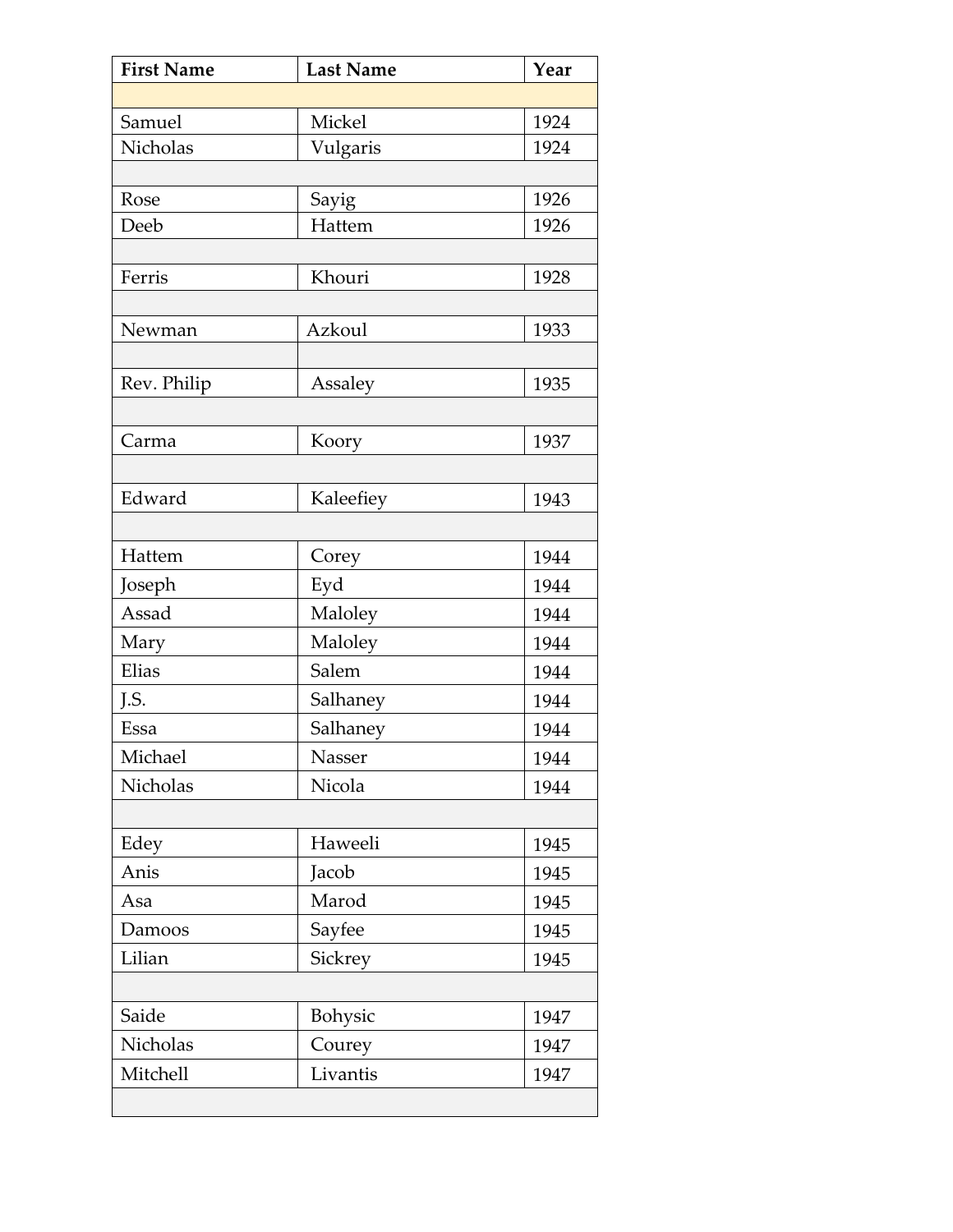| Ferris   | Nicola        | 1949 |
|----------|---------------|------|
|          |               |      |
| Nathalie | Collings      | 1950 |
| Nicholas | Ziton         | 1950 |
|          |               |      |
| Edward   | Fadoul        | 1953 |
|          |               |      |
| John     | Nagle         | 1954 |
|          |               |      |
| Abe      | Salhaney      | 1955 |
|          |               |      |
| Michael  | Azkoul        | 1956 |
| Mary     | Henry         | 1956 |
| Leena    | Majerezak     | 1956 |
| Adeeb    | Nassif        | 1956 |
| Michael  | Nassr         | 1956 |
| Mike     | Simon         | 1956 |
|          |               |      |
| Jamely   | Ayoub         | 1957 |
| Jennie   | <b>Bander</b> | 1957 |
| Mike     | Maloley       | 1957 |
| George   | Salhaney      | 1957 |
|          |               |      |
| Sleyman  | Abraham       | 1958 |
|          |               |      |
| Charles  | Bendekgey     | 1959 |
| Leo      | Derwich       | 1959 |
| Mike     | Joseph        | 1959 |
| Alex     | Ruffin        | 1959 |
| Mansour  | Simon         | 1959 |
| Ferris   | Ziton         | 1959 |
|          |               |      |
| Bertha   | Corey         | 1960 |
| Mose     | Halaley       | 1960 |
| Louise   | Salhaney      | 1960 |
| Sellen   | Yared         | 1960 |
|          |               |      |
| Latife   | Hattem        | 1961 |
| George   | Ember         | 1961 |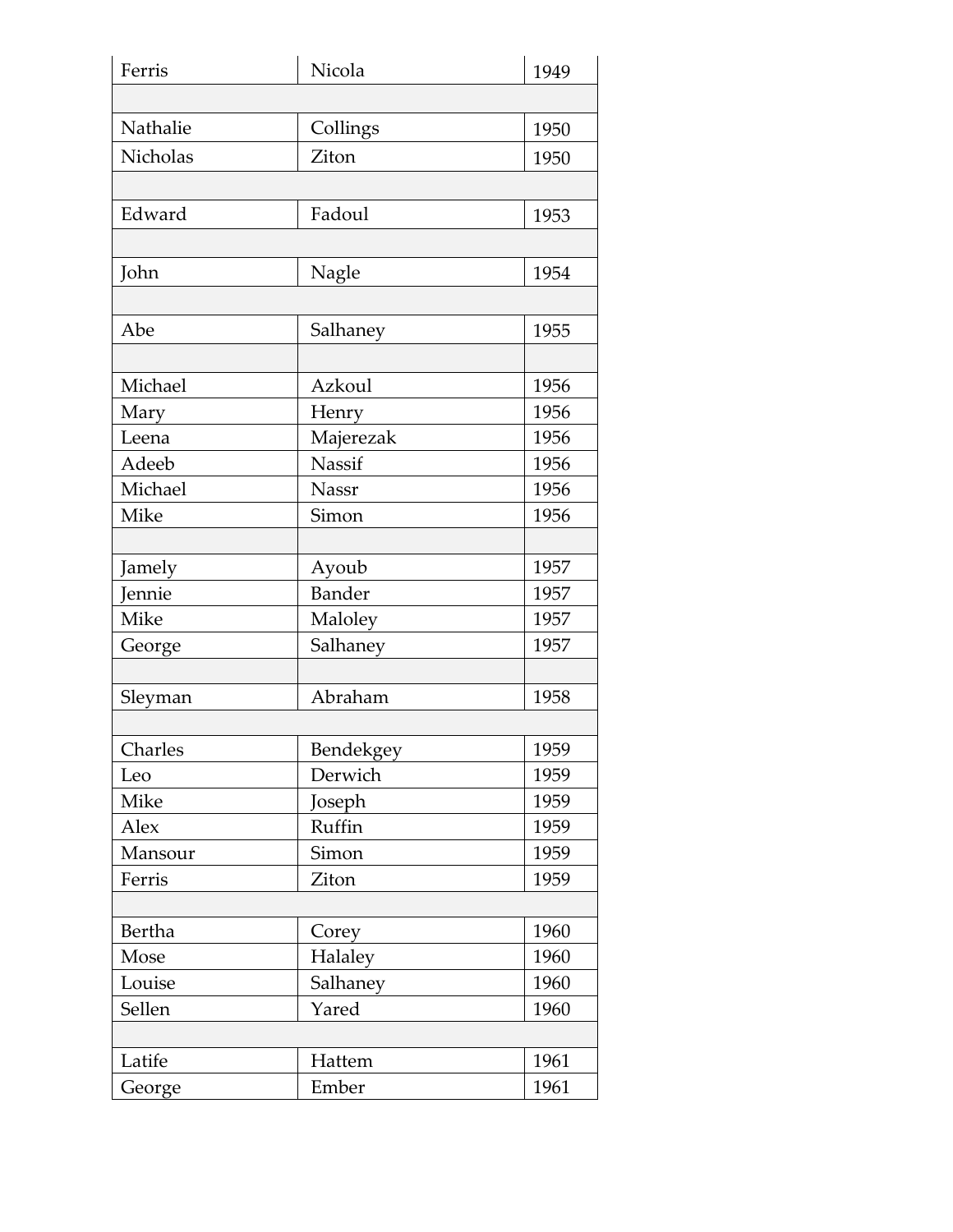| Mary         | <b>Steve</b>   | 1961 |
|--------------|----------------|------|
|              |                |      |
| John         | David          | 1962 |
| C. K.        | Maloley        | 1962 |
| Edward       | Yared          | 1962 |
|              |                |      |
| Abraham      | Haddad         | 1963 |
| Fred         | Salhaney       | 1963 |
| Salema       | Salhaney       | 1963 |
| Nazera       | Sayfee         | 1963 |
| Arthur       | Watson         | 1963 |
|              |                |      |
| Rose         | Joseph         | 1964 |
| Maria        | Joseph         | 1964 |
| V. Rev. John | Mickel         | 1964 |
| Dan          | Sickrey        | 1964 |
| Abraham      | Yared          | 1964 |
|              |                |      |
| Yamna        | Assaley        | 1965 |
| Joseph       | Maloley        | 1965 |
| Nora         | Najjar         | 1965 |
| Anna         | Simon          | 1965 |
|              |                |      |
| Elias        | Bendekgey      | 1966 |
| Fred         | Maloley        | 1966 |
|              |                |      |
| Della        | Azkoul         | 1967 |
| Andreas      | <b>Nakas</b>   | 1967 |
| Ferris       | Sickrey        | 1967 |
| Julia        | Sickrey        | 1967 |
| Fozee        | Yared          | 1967 |
|              |                |      |
| Salem        | <b>Bashara</b> | 1968 |
| Alexander    | Mallick        | 1968 |
| Wadia        | Laham          | 1968 |
| Mack         | Nassif         | 1968 |
| Albert       | Yared          | 1968 |
|              |                |      |
| Eli          | Ade            | 1969 |
| <b>Steve</b> | Anagnostow     | 1969 |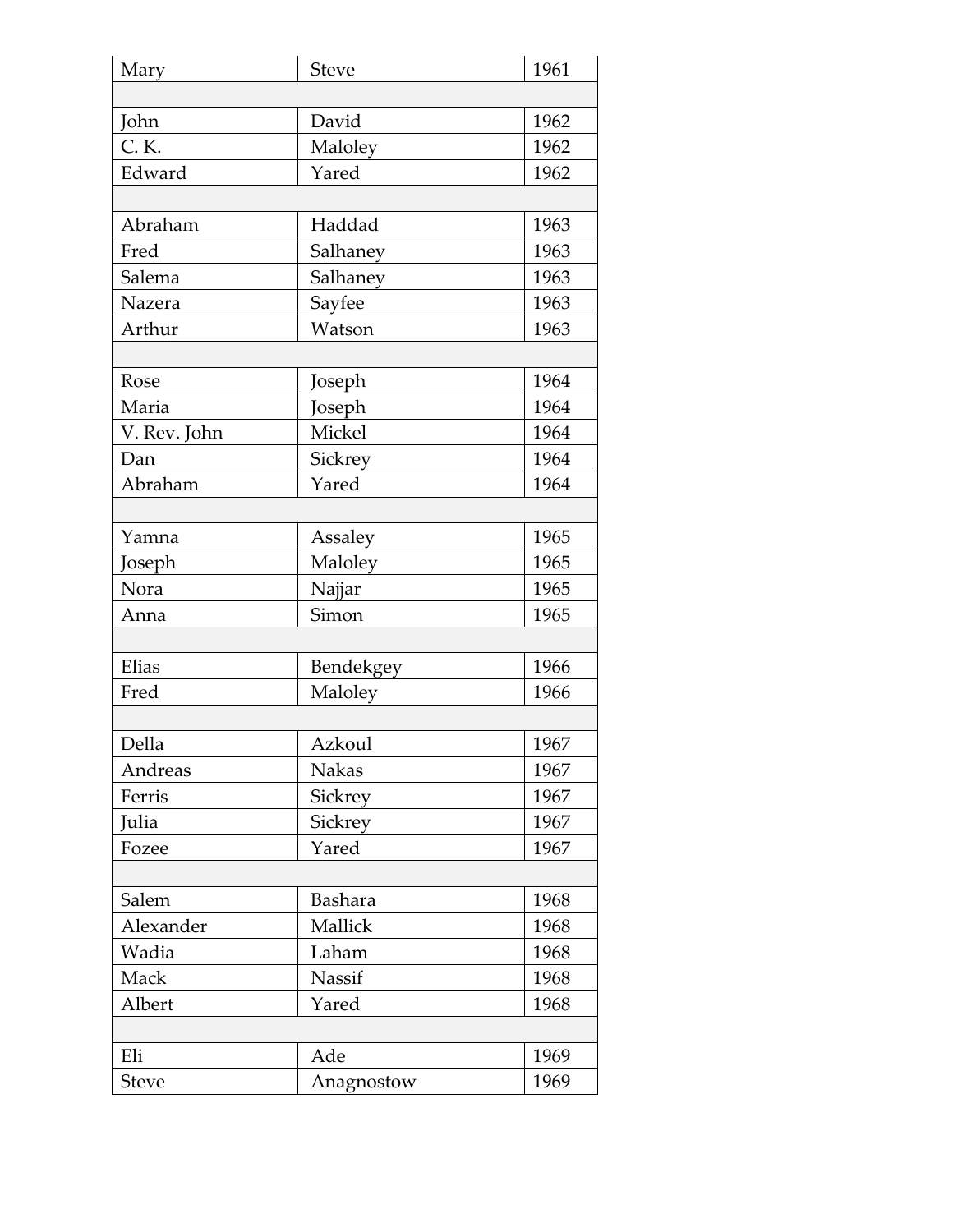| Charles      | Bedree       | 1969 |
|--------------|--------------|------|
| Antonina     | Oleszezuk    | 1969 |
| Ellis        | Sickrey      | 1969 |
|              |              |      |
| David        | Corey        | 1970 |
| Ted          | Gantos       | 1970 |
| Ann          | Hendrix      | 1970 |
| Sophia       | Salhaney     | 1970 |
| Mary         | Salhaney     | 1970 |
| Mary         | Sayfee       | 1970 |
| Jennie       | Ziton        | 1970 |
|              |              |      |
| Louis        | Simon        | 1971 |
|              |              |      |
| Bud          | Fraam        | 1972 |
| Kh. Mary     | Salhany      | 1972 |
| Lilly        | Sickrey      | 1972 |
| Josephine    | Wawee        | 1972 |
| Carl         | Yared        | 1972 |
|              |              |      |
| Mahrouse     | Joseph       | 1974 |
| Fedwa        | Khaleefey    | 1974 |
|              |              |      |
| Sadie        | Nagel        | 1974 |
|              |              |      |
| Saleme       | Ayoub        | 1975 |
| Wadiah       | Laham        | 1975 |
| Rev. Gabriel | Salhany      | 1975 |
| George       | Semwar       | 1975 |
|              |              |      |
| William      | Audy         | 1976 |
| James        | Ayoub        | 1976 |
| Margaret     | Khouri       | 1976 |
| Mitchell     | Salhaney     | 1976 |
|              |              |      |
| Edward       | <b>Bell</b>  | 1977 |
| Kh. Anna     | Mickel       | 1977 |
| Charles      | <b>Moses</b> | 1977 |
| Seth         | Salhaney     | 1977 |
| Matilda      | Zain         | 1977 |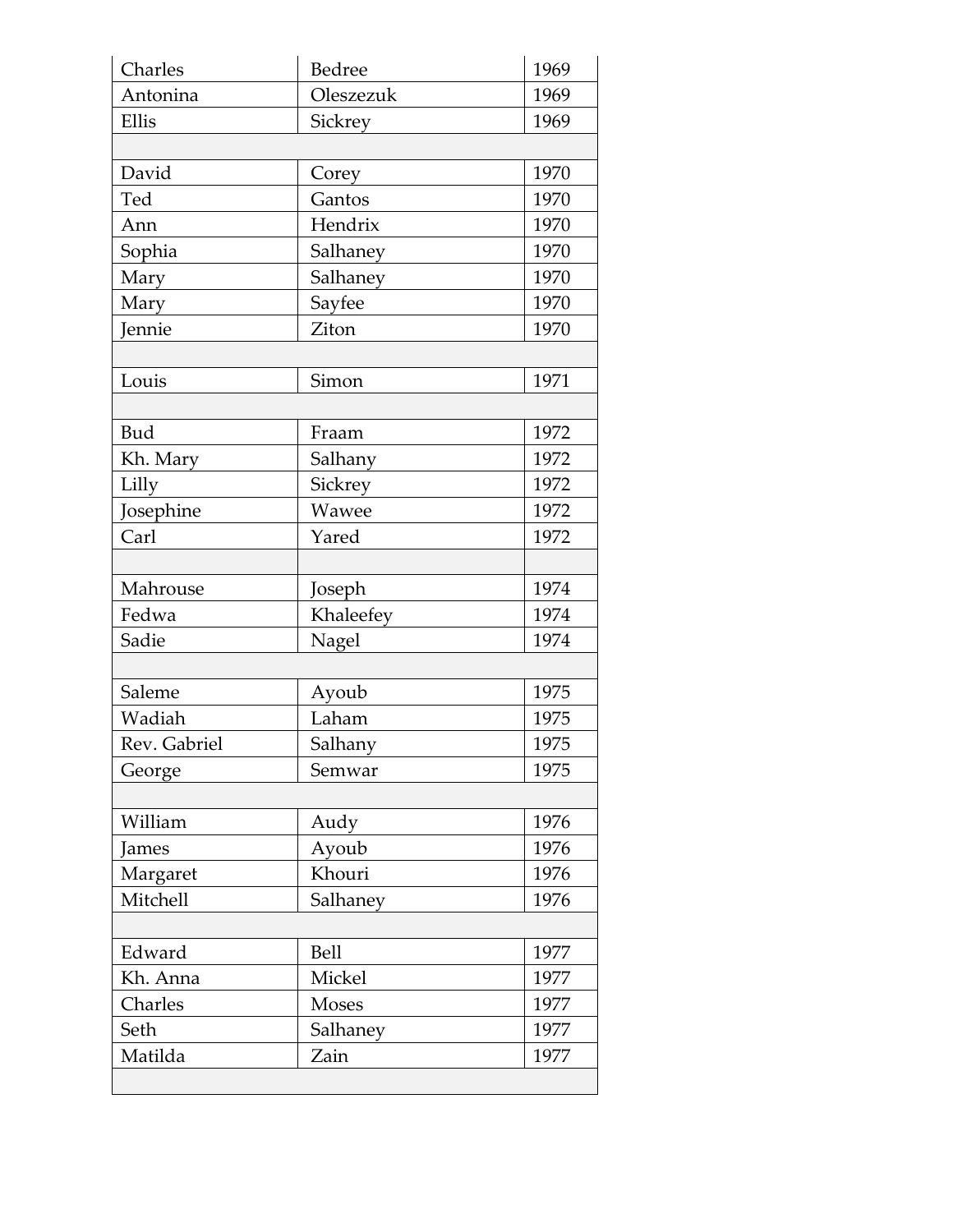| Zahia          | Abraham        | 1978 |
|----------------|----------------|------|
| Elizabeth      | Thomas         | 1978 |
| Carrie         | Wawee          | 1978 |
|                |                |      |
| Elias          | Amash          | 1979 |
| Theodore       | Gounos         | 1979 |
| Sadie          | Samra          | 1979 |
|                |                |      |
| George         | Amash          | 1980 |
| Mary           | Maloley        | 1980 |
| Donald         | Mickel         | 1980 |
| America        | Yared          | 1980 |
|                |                |      |
| Minerva        | <b>Bashara</b> | 1981 |
| Alexander      | Koory          | 1981 |
|                |                |      |
| Charles        | Hiemstra       | 1982 |
| Abraham        | Kaleefey       | 1982 |
| Amine          | Nicola         | 1982 |
|                |                |      |
| Jeannette      | Jazzar         | 1983 |
| Louise         | Salhaney       | 1983 |
|                |                |      |
| Yesda          | Fraam          | 1984 |
| James          | Mickel         | 1984 |
| Joseph         | Salhaney       | 1984 |
|                |                |      |
| Mary           | David          | 1985 |
| Lambert        | Orange         | 1985 |
|                |                |      |
| Ramza          | Cassis         | 1986 |
| Sarah          | Jabara         | 1986 |
| Michael        | Jazzar         | 1986 |
| Minerva        | Naifeh         | 1986 |
| Nicholas       | Salhaney       | 1986 |
| Helen          | Wawee          | 1986 |
|                |                |      |
| Mintaha        | Bendekgey      | 1987 |
| George         | Derwich        | 1987 |
| Rt. Rev. Ellis | Khouri         | 1987 |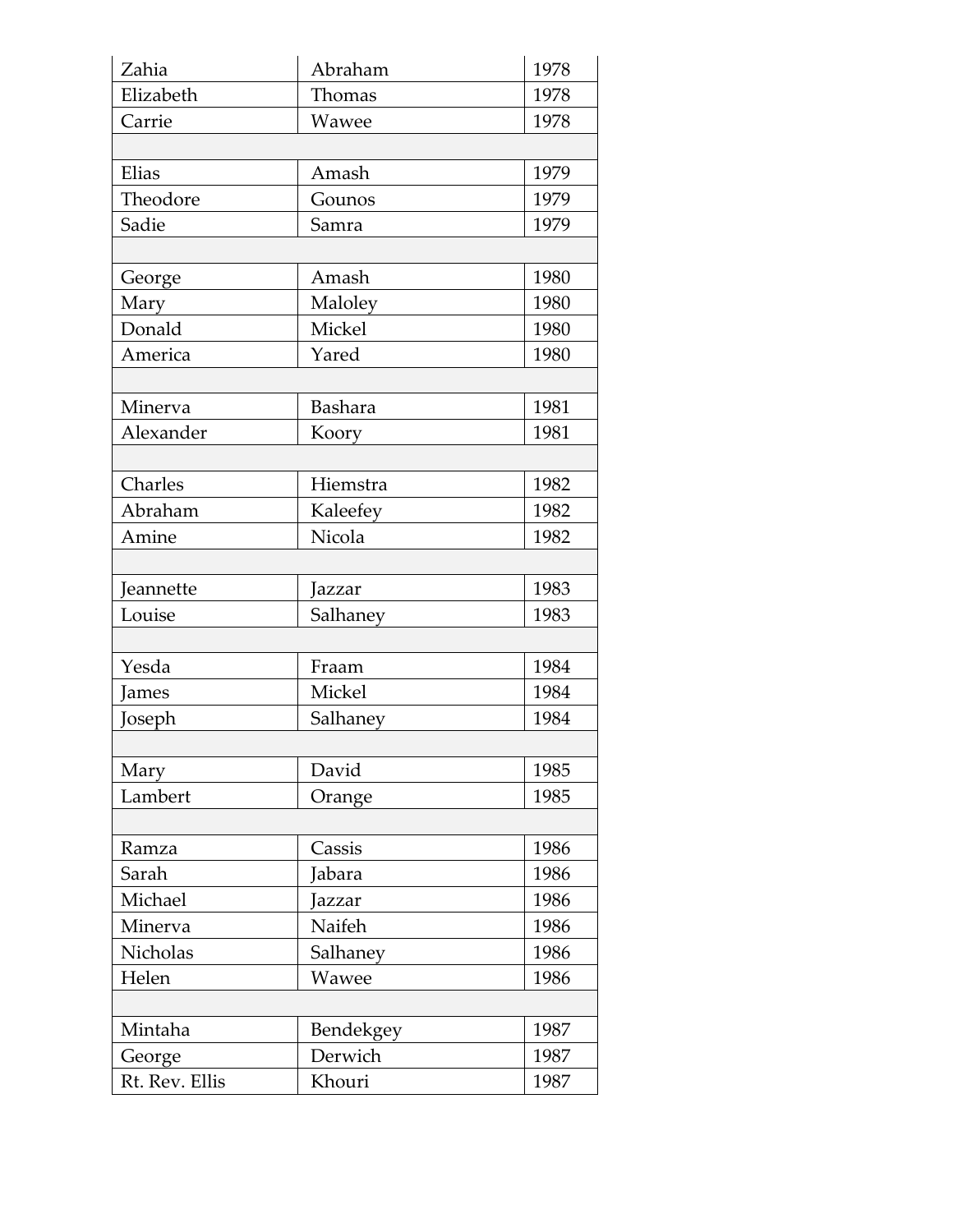| John      | Wawee        | 1987 |
|-----------|--------------|------|
|           |              |      |
| Marie     | <b>Bell</b>  | 1988 |
| Hazel     | Salhaney     | 1988 |
| Michael   | Salhaney     | 1988 |
| Oscar     | <b>Sears</b> | 1988 |
| Linda Lou | Sylvester    | 1988 |
|           |              |      |
| Georgette | Abraham      | 1989 |
| Theodore  | Assaley      | 1989 |
| Edward    | David        | 1989 |
|           |              |      |
| Eddie     | Abraham      | 1991 |
| Leo       | Henry        | 1991 |
| Kezma     | Sayfee       | 1991 |
| Juri      | Sulizki      | 1991 |
| Victor    | Ziton        | 1991 |
|           |              |      |
| Millard   | Laramy       | 1992 |
| George    | Skaff        | 1992 |
|           |              |      |
| Nazema    | Khouri       | 1993 |
| James     | Maloley      | 1993 |
| Ramsey    | Salhaney     | 1993 |
|           |              |      |
| Adam      | Kitolski     | 1994 |
| Helen     | McAllister   | 1994 |
| Michael   | Oleszczuk    | 1994 |
|           |              |      |
| Julia     | Maloley      | 1995 |
| William   | Wawee        | 1995 |
| James     | Yared        | 1995 |
|           |              |      |
| Mary      | Aboosamra    | 1996 |
| Abe       | Audy         | 1996 |
| Haseebie  | Gantos       | 1996 |
| James     | McAllister   | 1996 |
| James     | Mickel       | 1996 |
| Esper     | Salhaney     | 1996 |
| Josephine | Wozniak      | 1996 |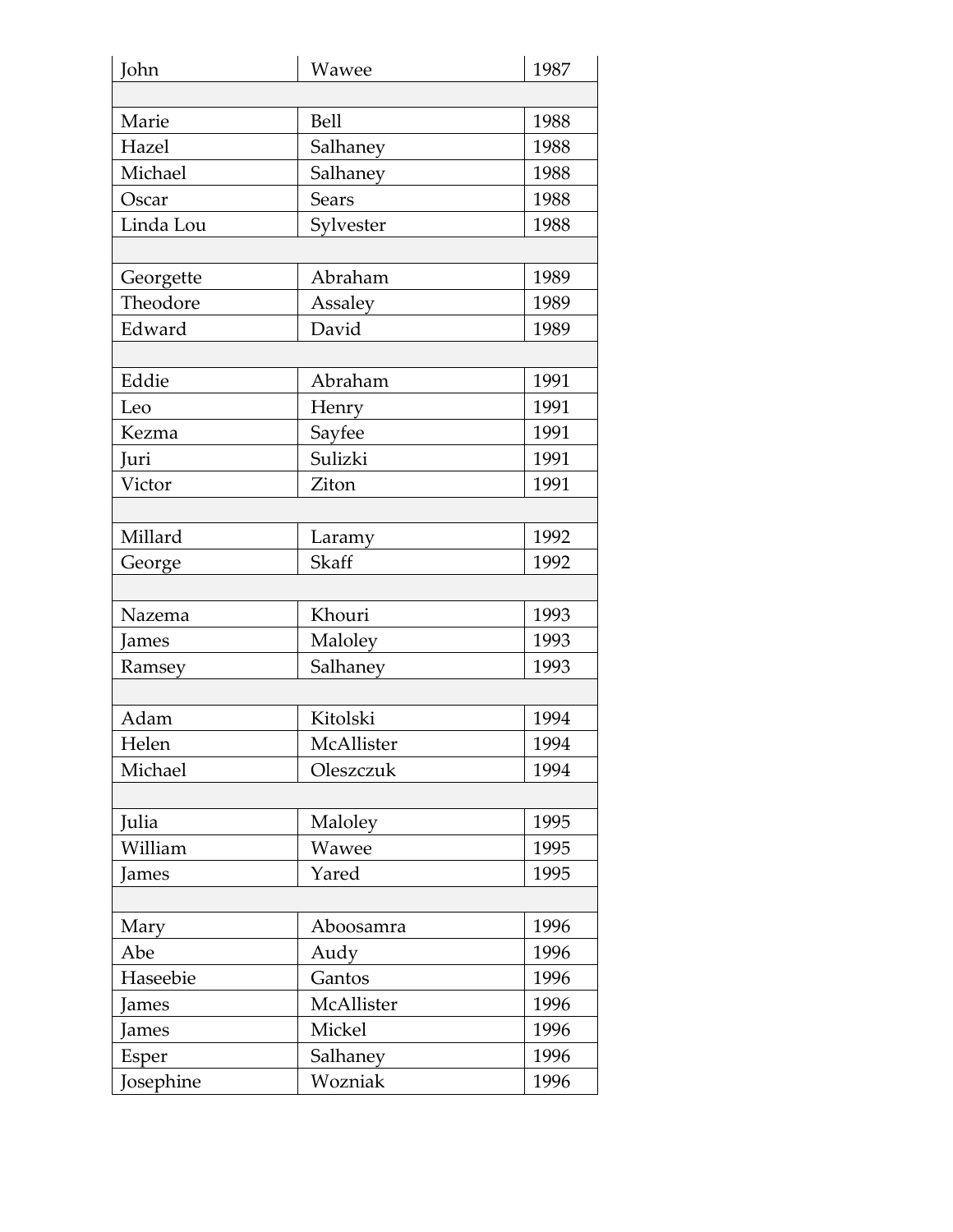| Fred            | Bendekgey   | 1997 |
|-----------------|-------------|------|
| Albert          | Philippi    | 1997 |
| Mary            | Sayfee      | 1997 |
|                 |             |      |
| Robert          | Mickel      | 1998 |
|                 |             |      |
| Robert          | Hickerty    | 1999 |
| John            | Soukar      | 1999 |
| Lauretta        | Yared       | 1999 |
|                 |             |      |
| Charlotte       | Cooley      | 2000 |
|                 |             |      |
| David           | Hanna       | 2001 |
| Elizabeth       | Hanna       | 2001 |
| Helen J.        | Maloley     | 2001 |
| William         | Najjar      | 2001 |
| Josephine       | Sickrey     | 2001 |
| Demetra         | Yared       | 2001 |
|                 |             |      |
| S. Nicholas     | Ayoub       | 2002 |
| Edward          | Khouri      | 2002 |
| Adam            | Kitolski    | 2002 |
| Mary            | Wawee       | 2002 |
|                 |             |      |
| Patricia        | Cook        | 2003 |
| <b>Teanette</b> | Eassa       | 2003 |
| Awwad           | Haddad      | 2003 |
| David           | Kitolsky    | 2003 |
| Charles         | Riley       | 2003 |
| <b>Nicolas</b>  | Wawee       | 2003 |
|                 |             |      |
| Mountaha        | <b>Rizk</b> | 2004 |
| Alice           | Bendekgey   | 2004 |
| Gazelle         | Courey      | 2004 |
|                 |             |      |
| Lena            | Audy        | 2005 |
| Mose            | Hattem      | 2005 |
| <b>Bertha</b>   | Runyon      | 2005 |
| Yuri            | Sarkisov    | 2005 |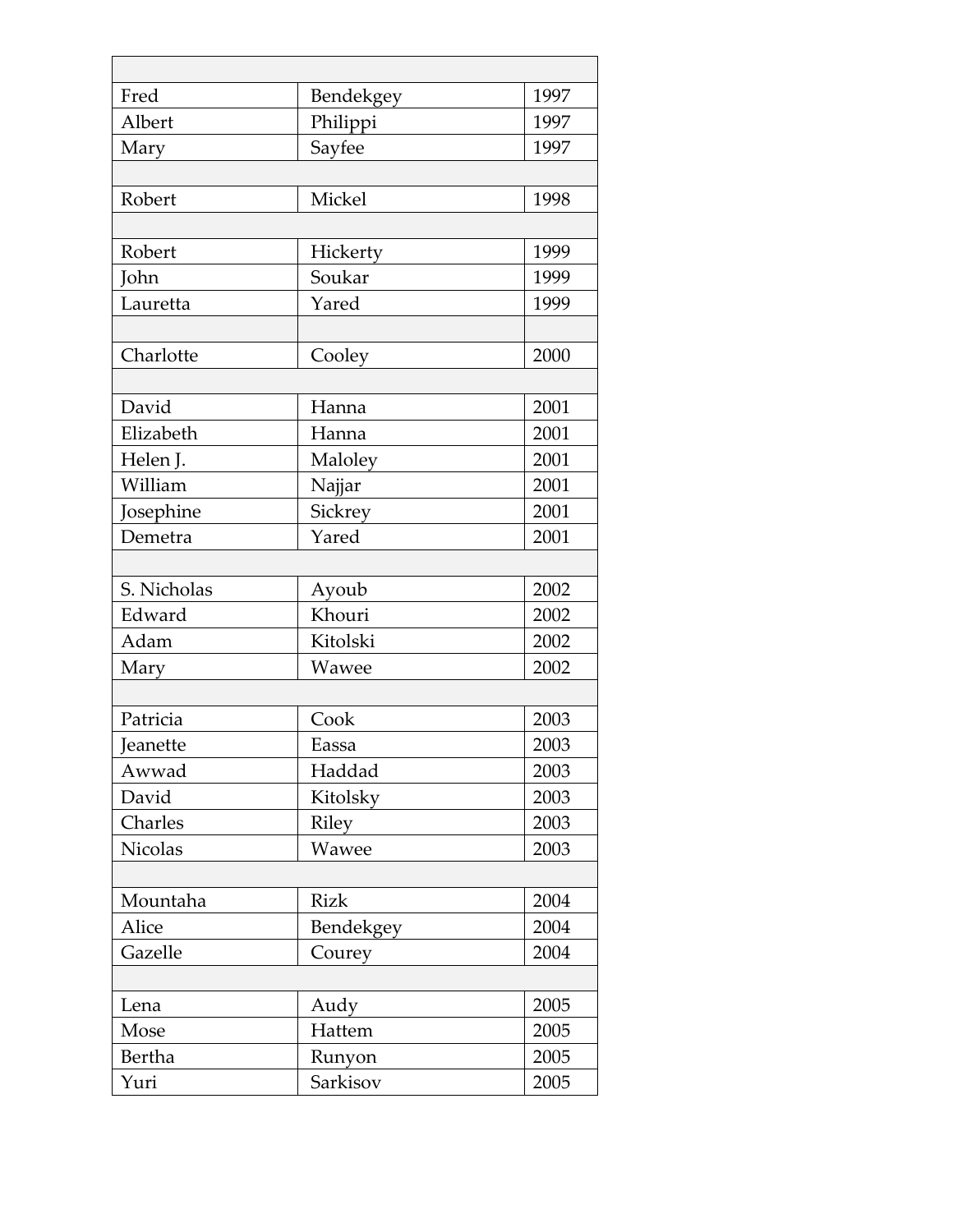| Maxine           | Hattem         | 2006 |
|------------------|----------------|------|
| Mary             | Mead           | 2006 |
| Subdeacon Joseph | Nicola         | 2006 |
|                  |                |      |
| Thomas           | <b>Bander</b>  | 2007 |
| Alem             | <b>Berih</b>   | 2007 |
| Eleanor          | Heibel         | 2007 |
| Mitri            | Karadsheh      | 2007 |
| Mabel            | Sickrey        | 2007 |
| Alexandra        | Sulizki        | 2007 |
|                  |                |      |
| Mona             | <b>Bashara</b> | 2008 |
| Eugenia          | Dudkin         | 2008 |
| Marian           | Hickerty       | 2008 |
| Bea              | Hiemstra       | 2008 |
| Clara            | Kaleefy        | 2008 |
|                  |                |      |
| John             | Ayoub          | 2009 |
| James            | Abraham        | 2009 |
| Mary             | Henry          | 2009 |
| Martha           | Mickel         | 2009 |
| Rose             | Nicola         | 2009 |
| Nonna            | Tsaturova      | 2009 |
| Harold           | Whalen         | 2009 |
|                  |                |      |
| Gregory          | Graban         | 2010 |
| Josephine        | Orange         | 2010 |
| Marie            | Azkoul         | 2010 |
|                  |                |      |
| Virginia         | <b>Bander</b>  | 2011 |
| Leo              | Salhaney       | 2011 |
|                  |                |      |
| Margaret         | Abraham        | 2012 |
| Jodi             | Longstreet     | 2012 |
| Anne             | Mickel         | 2012 |
| James            | Salhaney       | 2012 |
| Wilson           | Yared          | 2012 |
| John             | Zainea         | 2012 |
|                  |                |      |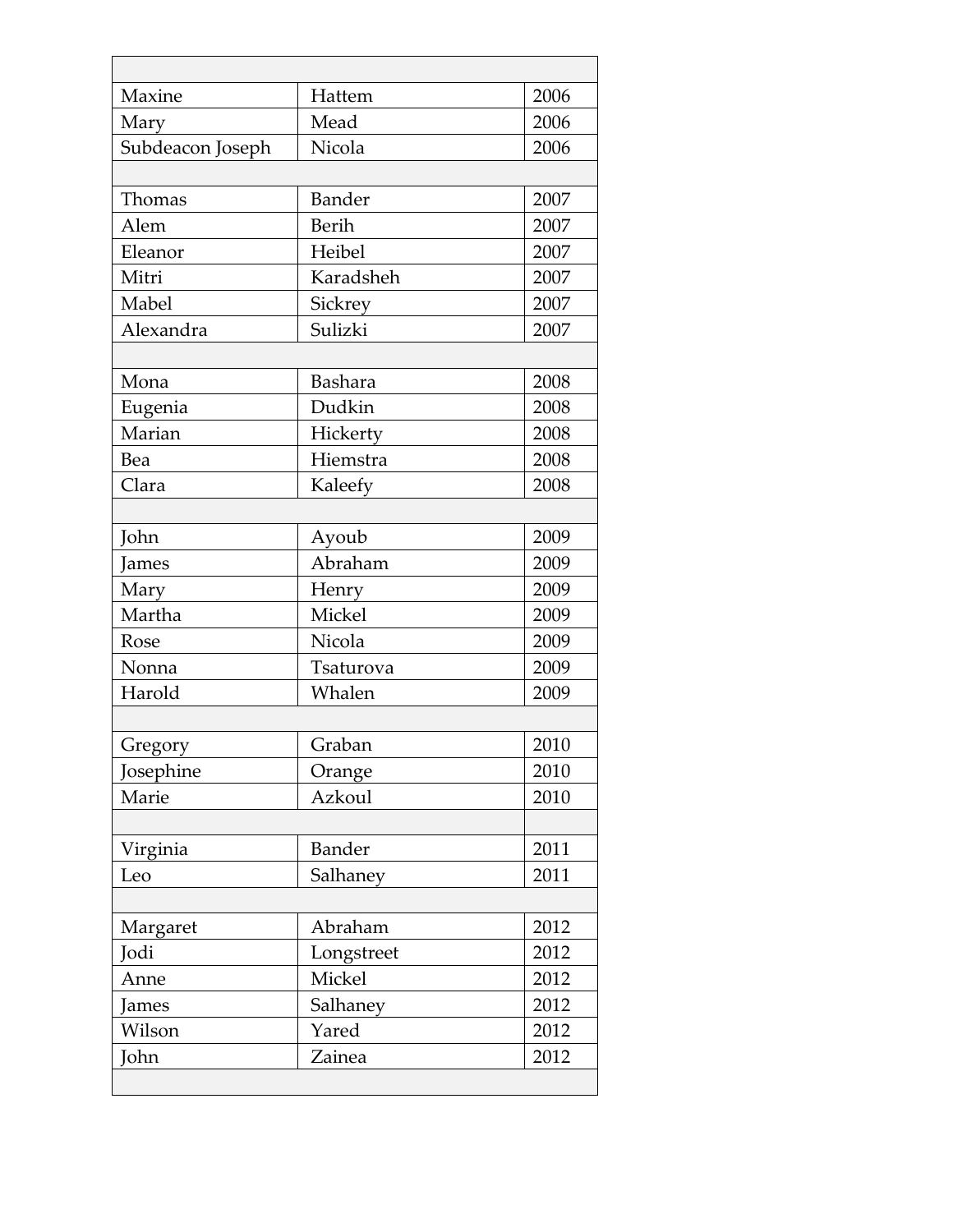| <b>Nick</b>  | <b>Bander</b>    | 2013 |
|--------------|------------------|------|
| Marie        | Catrib           | 2013 |
|              |                  |      |
| Abe          | Abraham          | 2014 |
| Suzi         | Maloley Franklin | 2014 |
| Isabell      | Leachman         | 2014 |
| Louise       | Philippi         | 2014 |
|              |                  |      |
| Wade         | Abraham          | 2015 |
| Margaret     | Salhaney         | 2015 |
| Rosemary     | <b>Sears</b>     | 2015 |
|              |                  |      |
| Adele        | Abraham          | 2016 |
| Marcie       | David            | 2016 |
| Larry        | Kaleefey         | 2016 |
|              |                  |      |
| Rojina       | Jawiche          | 2017 |
| Jamil        | Karadsheh        | 2017 |
| Millard      | Laramy           | 2017 |
| George       | Mickel           | 2017 |
| Abe          | Simon            | 2017 |
| Camille      | Swan             | 2017 |
|              |                  |      |
| Nora         | Ayoub            | 2018 |
| Jalileh      | Karadesheh       | 2018 |
| Robert       | Medich           | 2018 |
| Louise       | Whalen           | 2018 |
| Linda        | Zainea           | 2018 |
|              |                  |      |
| LaVerne      | Audy             | 2019 |
| Dolores      | <b>Bander</b>    | 2019 |
| Lloyd        | Heibel           | 2019 |
| Mary         | Martin           | 2019 |
| <b>Steve</b> | Thomas           | 2019 |
|              |                  |      |
| Theodore     | Azkoul           | 2020 |
| Dennis       | Hattem           | 2020 |
| Stephen      | Lewis            | 2020 |
| Dorothy      | Salhaney         | 2020 |
| M. George    | Zain             | 2020 |